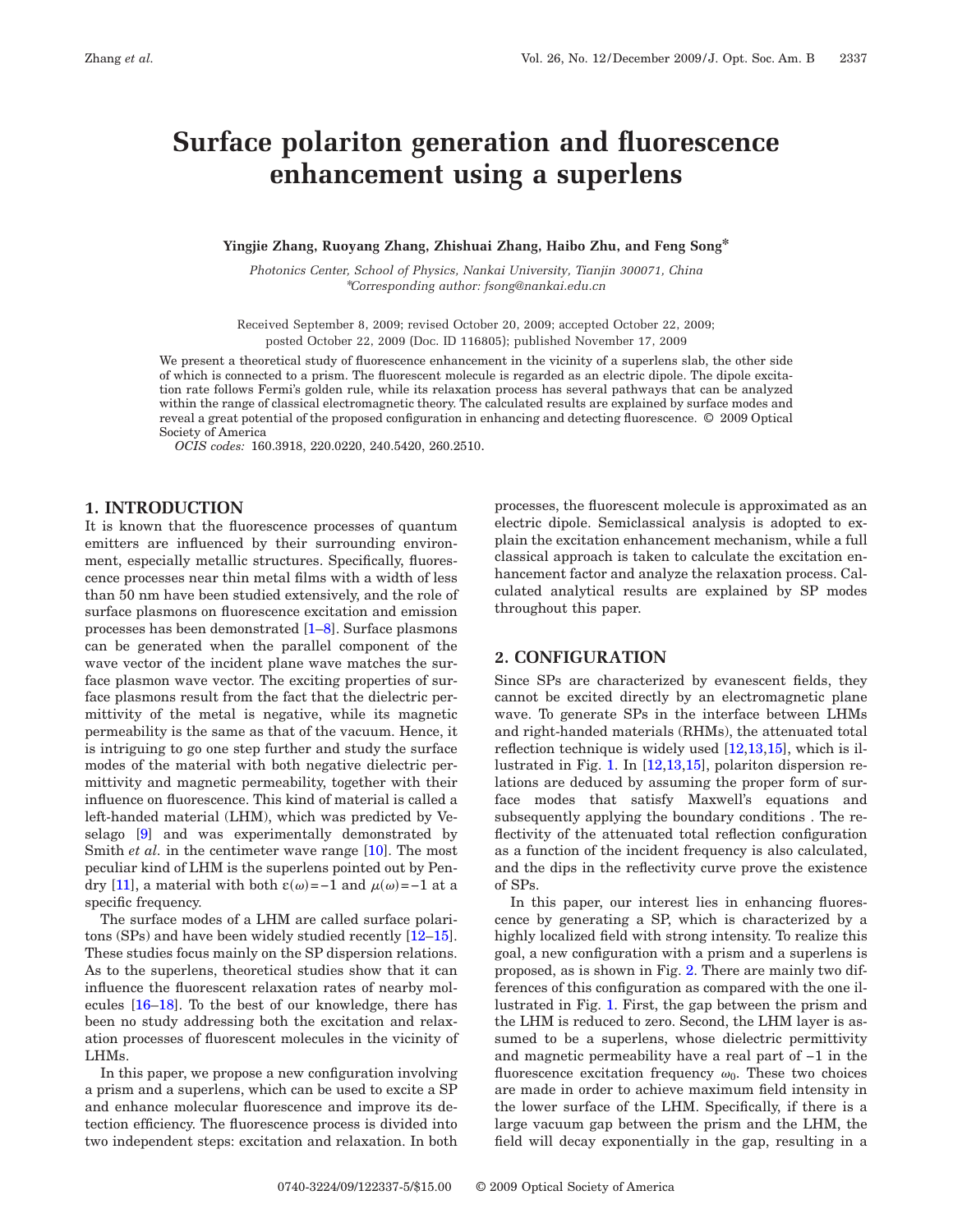<span id="page-1-0"></span>

Fig. 1. (Color online) One widely used configuration used to excite SPs in the two vacuum–LHM interfaces.  $\theta_i$  denotes the incident angle of the plane wave.

low coupling efficiency between the incident wave and the SP mode. When the vacuum gap is small, the field enhancement in the lower surface of the LHM should be approximately the same as the case when the gap disappears. These two conclusions are validated by our calculated results (not shown here). Therefore, we reduce the gap width to zero so as to achieve maximum field enhancement in the lower surface of the LHM. Meanwhile, this also makes the configuration simpler. In this case, when a plane wave is incident on the LHM through the prism, a SP cannot be generated in the prism–LHM interface. However, a SP mode can exist in the LHM–vacuum interface if the following relation is satisfied [\[12,](#page-4-5)[15\]](#page-4-6):

<span id="page-1-3"></span>
$$
\frac{\beta_2}{\mu_2(\omega)} + \frac{\beta_3}{\mu_3} = 0 \quad \text{for } s \text{ polarization}, \tag{1}
$$

$$
\frac{\beta_2}{\varepsilon_2(\omega)} + \frac{\beta_3}{\varepsilon_3} = 0 \quad \text{for } p \text{ polarization}, \tag{2}
$$

<span id="page-1-4"></span><span id="page-1-2"></span>where

$$
\beta_j = (k_x^2 - \varepsilon_j \mu_j \omega^2 / c^2)^{1/2}, \quad j = 1, 2, 3. \tag{3}
$$

Here  $k_x = \sqrt{\varepsilon_1 \mu_1} \omega/c$  sin  $\theta_i$  is the wave vector component in the *x* axis (which is the same in the three media), while  $\beta_i$ is related to the wave vector component in the *z* axis  $k_{z,i}$ by  $\beta_j = -ik_{z,j}$ ;  $\varepsilon_j$  and  $\mu_j$  are the dielectric permittivity and magnetic permeability of the medium *j* (shown in Fig. [2\)](#page-1-1).

For *s* polarization, the amplitude of the electric field can be expressed as

<span id="page-1-1"></span>

Fig. 2. (Color online) Proposed configuration to excite SP and enhance fluorescence. The fluorescent molecule is regarded as a dipole, the orientation of which has a separation angle of  $\theta_d$  with the *z* axis.

<span id="page-1-6"></span>
$$
\mathbf{E} = \hat{e}_y A \exp[\beta_2(z - h) + ik_x x], \quad 0 < z < h,
$$
\n
$$
\mathbf{E} = \hat{e}_y B \exp[-\beta_3(z - h) + ik_x x], \quad z > h,
$$
\n
$$
\tag{4}
$$

where  $\hat{e}_y$  is the unit vector in the *y* direction, *A* and *B* are coefficients determined by boundary conditions, and *h* is the width of the superlens (shown in Fig. [2\)](#page-1-1). For vacuum,  $\varepsilon_3 = \mu_3 = 1$ . If we set  $\varepsilon_2(\omega_0) = \mu_2(\omega_0) = -1$ , the LHM becomes a superlens at the fluorescence excitation frequency  $\omega_0$ . According to Eq. [\(3\),](#page-1-2) we can obtain the relation  $\beta_2(\omega_0)$  $=\beta_3(\omega_0)$ . Thus Eqs. [\(1\)](#page-1-3) and [\(2\)](#page-1-4) are satisfied at the frequency  $\omega_0$ . Therefore, a SP is generated in the superlens– vacuum interface at this frequency as long as the condition  $\beta_i$ >0 is satisfied (so that the wave decays exponentially with the distance from the surface).

To test the effectiveness of this configuration to excite a SP, we calculate the reflectivity of the superlens as a function of the incident angle. In all of the following calculations, the incident field is chosen to be *s* polarized (the case of *p* polarization was also calculated, and similar results were obtained, which are not shown here). Various parameters in the numerical simulation are taken as follows:  $\varepsilon_1 = 2.2$ ,  $\mu_1 = 1$ ,  $\varepsilon_3 = \mu_3 = 1$ . The width of the superlens is chosen as  $h = \lambda_0$ , where  $\lambda_0 = 2\pi c/\omega_0$  is the wavelength of the incident plane wave corresponding to the excitation frequency of the fluorescent molecule. As to  $\varepsilon_2(\omega_0)$  and  $\mu_2(\omega_0)$ , four instances are considered, corresponding to different imaginary parts of the two parameters (shown in Fig. [3\)](#page-1-5). Electromagnetic fields are calculated by a transfer matrix algorithm [\[19\]](#page-4-10). The results for the reflectivity are shown in Fig. [3.](#page-1-5) In all four cases, the reflectivity is very small below the critical angle  $\theta_c = \arcsin(1/\sqrt{\varepsilon_1\mu_1})$ =42.4°. Above this angle, total internal reflection occurs on the prism–superlens interface, and the four curves begin to separate. When  $\text{Im}(\varepsilon_2) = \text{Im}(\mu_2) = 0$ , the reflectivity remains unity above the critical angle, since there is no absorption of energy in this case. However, this does not necessarily mean a SP is not generated. In fact, the SP mode is highly localized with strong intensity in this perfect condition, revealed in the following paragraphs [see Figs. [4\(d\)](#page-2-0) and [5\(d\)\]](#page-2-1). When  $\text{Im}(\epsilon_2) = \text{Im}(\mu_2) \neq 0$ , the existence of a SP will inevitably result in a dip in the reflectivity curve, since the propagation of the SP leads to energy absorption in this case. These dips are clearly revealed in Fig. [3;](#page-1-5) they shift left and become narrower with the increase in  $\text{Im}(\varepsilon_2)$  and  $\text{Im}(\mu_2)$ .

<span id="page-1-5"></span>

Fig. 3. (Color online) Reflectivity of the superlens. The bottom positions of the dip (from left to right) are 43.8°, 55.5°, and 76.5°, respectively.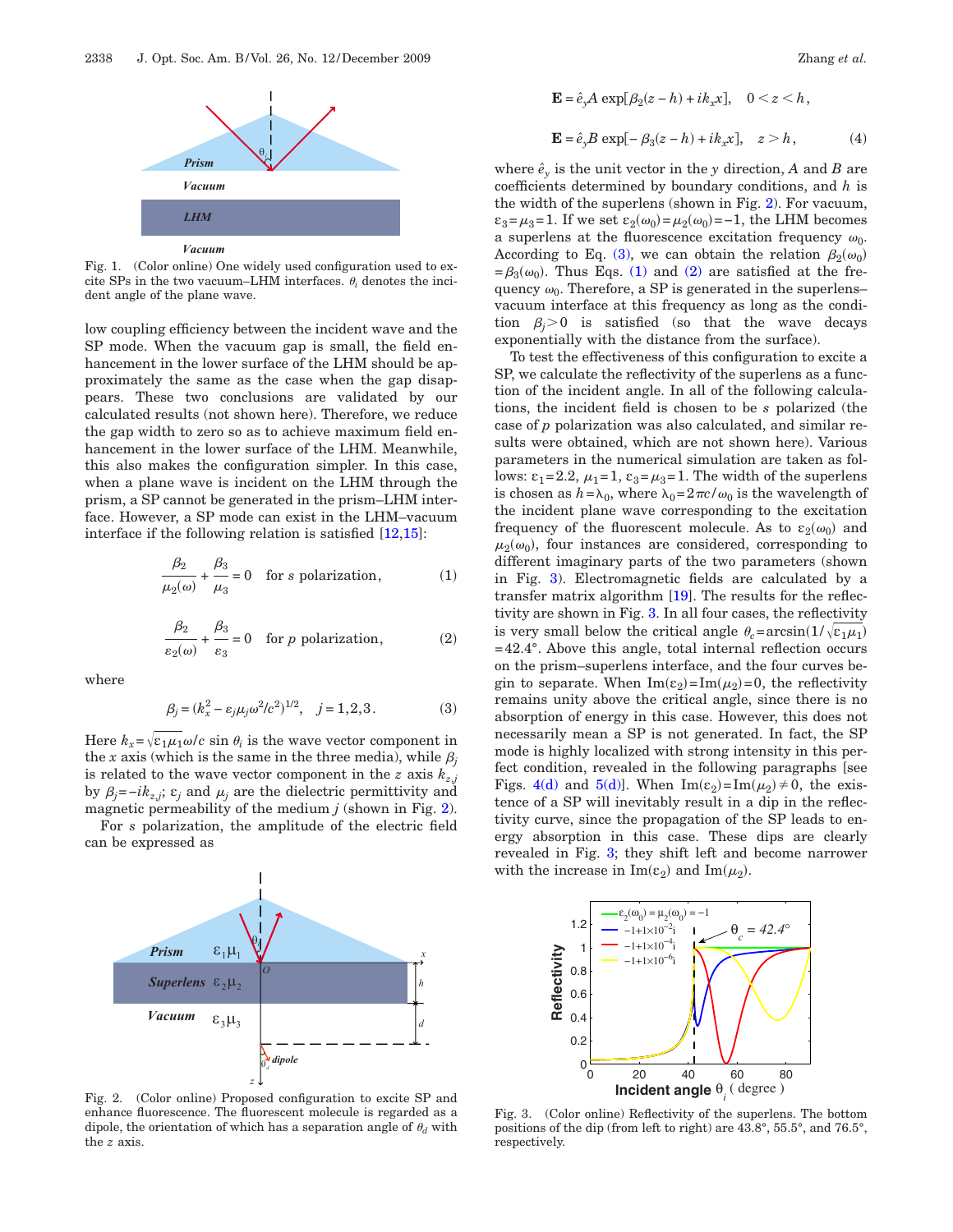<span id="page-2-0"></span>

Fig. 4. (Color online)  $T_0$  versus incident angle. The peak positions in (a), (b), (c), and (d) are  $44.7^{\circ}$ ,  $55.2^{\circ}$ ,  $71.8^{\circ}$ , and  $74.2^{\circ}$ , respectively.

We have also calculated the enhancement factor of the transmitted intensity (i.e., enhancement of **E** <sup>2</sup> at the superlens–vacuum interface), denoted  $T_0$ . The results are presented in Fig. [4.](#page-2-0) We can see that the peak value of  $T_0$ increases dramatically with the decrease in  $\text{Im}(\varepsilon_2)$  and  $\text{Im}(\mu_2)$ . This is because the coupling between the incident

<span id="page-2-1"></span>

Fig. 5. (Color online) Field distribution *T* versus  $z/\lambda_0$ . The incident angles in (a), (b), (c), and (d) are chosen as the peak positions in Fig.  $4(a)$ , (b), (c), and (d), respectively. For (b), (c), and (d), the field pattern of exponential decay on both sides of the superlens–vacuum interface is observed, clearly indicating the existence of SP modes.

wave and the SP mode becomes stronger when  $\text{Im}(\epsilon_2)$  and Im( $\mu_2$ ) decrease. When Im( $\varepsilon_2$ )=Im( $\mu_2$ )=0, Eq. [\(1\)](#page-1-3) is perfectly satisfied, and the incident wave is totally coupled to the SP mode.

To further reveal the properties of the SP modes, we calculate the field distribution *T* (enhancement of  $|\mathbf{E}|^2$ ) in the superlens and the vacuum. Results are shown in Fig. [5.](#page-2-1) It can be seen that the field is more confined to the surface when  $\text{Im}(\varepsilon_2)$  and  $\text{Im}(\mu_2)$  become smaller. This result can be well explained by previous conclusions. In fact, ac-cording to Fig. [3,](#page-1-5) a larger  $\theta_i$  is needed to excite SPs when  $\text{Im}(\varepsilon_2)$  and  $\text{Im}(\mu_2)$  become smaller. A larger  $\theta_i$  results in a larger  $k_x$  and larger  $\beta_2$ ,  $\beta_3$  [See Eq. [\(3\)\]](#page-1-2). From Eq. [\(4\),](#page-1-6) we can see that the SP wave is confined in the distance range  $1/\beta_2+1/\beta_3$ , which is reduced with the increase in  $\beta_2$  and  $\beta_3$ . Therefore, the decrease in  $\text{Im}(\epsilon_2)$  and  $\text{Im}(\mu_2)$  leads to greater confinement of the SP mode.

# **3. EXCITATION ENHANCEMENT**

In this section, we briefly deduce the fluorescence excitation enhancement corresponding to the proposed configuration illustrated in Fig. [2.](#page-1-1) For the fluorescent emitter, we adopt the dipole approximation method and write its Hamiltonian as −**p**·**E**, where **p** is the dipole moment and **E** is the local electric field at the position of the dipole. According to Fermi's golden rule, the probability that the emitter is excited is proportional to the square of the modulus of the perturbation Hamiltonian. Thus, the enhancement factor for fluorescence excitation can be expressed as

$$
h_{\text{ex}}(\omega_0) = \frac{|\mathbf{p} \cdot \mathbf{E}_d'|^2}{|\mathbf{p} \cdot \mathbf{E}_d|^2},\tag{5}
$$

where  $\mathbf{E}'_d$  and  $\mathbf{E}_d$  denote the electric field at the dipole point with and without the prism and superlens, respectively. Further assuming that the dipole corresponding to the excitation process is oriented randomly, we can write the excitation enhancement factor as follows:

$$
h_{\text{ex}}(\omega_0) = \frac{|\mathbf{E}_d'|^2}{|\mathbf{E}_d|^2}.
$$
 (6)

Therefore, the excitation enhancement is equal to the field enhancement *T* in the vacuum side, corresponding to the results in Fig. [5](#page-2-1) for  $z > \lambda_0$ .

### **4. EMISSION ENHANCEMENT**

In the relaxation process, the fluorescent molecule is regarded as a classical dipole. In order to analyze the influence of the prism and superlens on the fluorescence relaxation process, we will briefly reintroduce several basic concepts introduced in [\[20\]](#page-4-11). As is depicted, the total rate of energy dissipation for a dipole in the vicinity of the layered medium is divided into three parts:

$$
P_{\text{total}} = P_r + P_m + P_i,\tag{7}
$$

where  $P_r$  is the radiated power,  $P_m$  is the radiation dissipated in the superlens, and  $P_i$  is the intrinsically dissipated power, which is independent of the surrounding en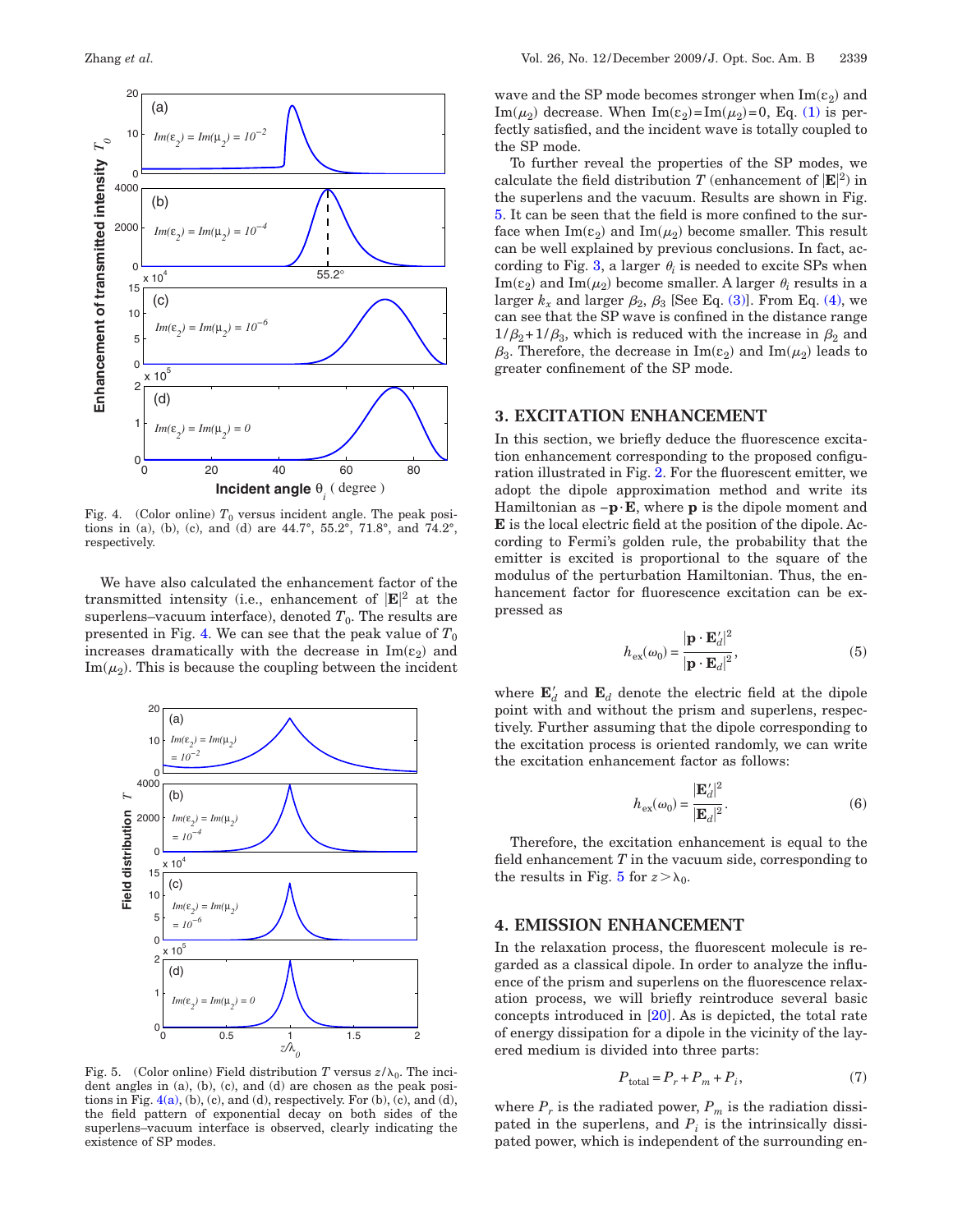vironment of the dipole. The radiated power can be further divided into two parts:

$$
P_r = P^\uparrow + P^\downarrow,\tag{8}
$$

where  $P^{\uparrow}$  and  $P^{\downarrow}$  are the power radiated into the upper half-space and lower half-space, respectively. *P*↑ consists of two parts:

$$
P^{\uparrow} = P_a^{\uparrow} + P_f^{\uparrow}.
$$
 (9)

Here  $P_a^{\dagger}$  is the power radiated into the allowed zone, corresponding to the Poynting vector with the direction in the range of the critical angle  $\theta_c$ .  $P_f^{\dagger}$  is the power radiated into the forbidden zone, with the direction of the Poynting vector beyond  $\theta_c$ .

The quantum efficiency of the dipole is defined as the fraction of the radiated power to the total dissipated power. If we write the total dissipated power and the quantum efficiency of the isolated dipole as  $P_0$  and  $q_i$ , and write the quantum efficiency of the dipole in the vicinity of the superlens as  $q = P_r / P_{total}$ , then the enhancement factor of the quantum efficiency can be written as

$$
h_q = \frac{q}{q_i}.\tag{10}
$$

Considering that we may detect only part of the released radiation, we introduce the apparent quantum efficiency  $q^{\dagger} = P^{\dagger}/P_{\text{total}}$  and  $q^{\dagger} = P^{\dagger}/P_{\text{total}}$  as the ratio of detected power in the upper half-space and that in the lower half-space to the total dissipated power, respectively. And the apparent enhancement factors are  $h_q^{\dagger} = q^{\dagger} / q_i$  and  $h_q^{\dagger}$  $=q^{\downarrow}/q_i$ , respectively.

The above physical values are calculated by using the method of angular spectrum representation provided in [\[20\]](#page-4-11), in which the dipole field is decomposed into plane waves and evanescent waves with different wave vectors, and the transmitted field of each component is calculated before they are added together. The emission wavelength is assumed to be the same as the excitation wavelength, and the permittivity and permeability of the superlens are taken to be  $\varepsilon_2(\omega_0) = \mu_2(\omega_0) = -1 + 1 \times 10^{-4}i$ . The results are shown in Fig. [6.](#page-3-0) In this paper we only show the results for the dipole oriented perpendicular to the surface of the superlens  $(\theta_d=0)$ . In the case of parallel orientation, our calculation reveals similar results (not shown here). The interest in this paper lies in the region where the dipole–superlens distance *d* is very small  $(d < \lambda_0)$ , since this is where the fluorescent molecule experiences great excitation enhancement [see Fig.  $5(b)$ ]. We can see from Fig. [6](#page-3-0) that in this region the radiative decay rate is greatly enhanced, and that most of the radiated power goes into the forbidden zone in the upper half-space. This can be explained by the surface polariton-coupled emission algorithm, similar to the surface plasmon-coupled emission in the case when the superlens is replaced with a thin metal slab [\[1–](#page-4-0)[8\]](#page-4-1).

To analyze the surface polariton-coupled emission process in detail, the radiation pattern (defined as  $p(\theta, \varphi)/P_0$ , where  $p(\theta,\varphi)$  is the radiated power per unit solid angle) of the dipole is calculated by using the expression provided in [\[20\]](#page-4-11). The results are shown in Fig. [7.](#page-3-1) We can see that most of the radiation goes into the forbidden zone in the

<span id="page-3-0"></span>

Fig. 6. (Color online) (a) Enhancement of various radiated powers versus the distance of the dipole from the lower surface of the superlens. We can see that  $P_f^{\dagger}$  is the dominant part of  $P_r$  when  $d<\lambda_0$ . (b) Enhancement of quantum efficiency.

upper half-space  $(90° < \theta < 180° - \theta_c)$  and that the peak point of the radiation pattern lies near 180°−55.2°  $=124.8^{\circ}$  when *d* is small enough. Note that 55.2° is exactly the incident angle corresponding to the peak position of the excitation enhancement factor [see Fig. [4\(b\)\]](#page-2-0). Besides, according to Eq. [\(3\)](#page-1-2) and the condition  $\beta_2, \beta_3 > 0$ , SP in the superlens–vacuum interface can be excited only when  $k_x > \omega_0/c$ , corresponding to the condition for the emission in part of the upper half-space:  $90^{\circ} < \theta < 180^{\circ}$ −*c*. Therefore, we can conclude that evanescent field components of the dipole field excite SPs in the superlens– vacuum interface, which are then converted into propagating waves in the prism.

#### **5. FLUORESCENCE ENHANCEMENT**

In order to examine the effectiveness of the proposed configuration to enhance fluorescence, fluorescence enhancement factors are calculated in this section by use of the equations

<span id="page-3-1"></span>

Fig. 7. (Color online) Radiation pattern.  $\theta$  denotes the separation angle of the radiation direction with respect to the *z* axis.